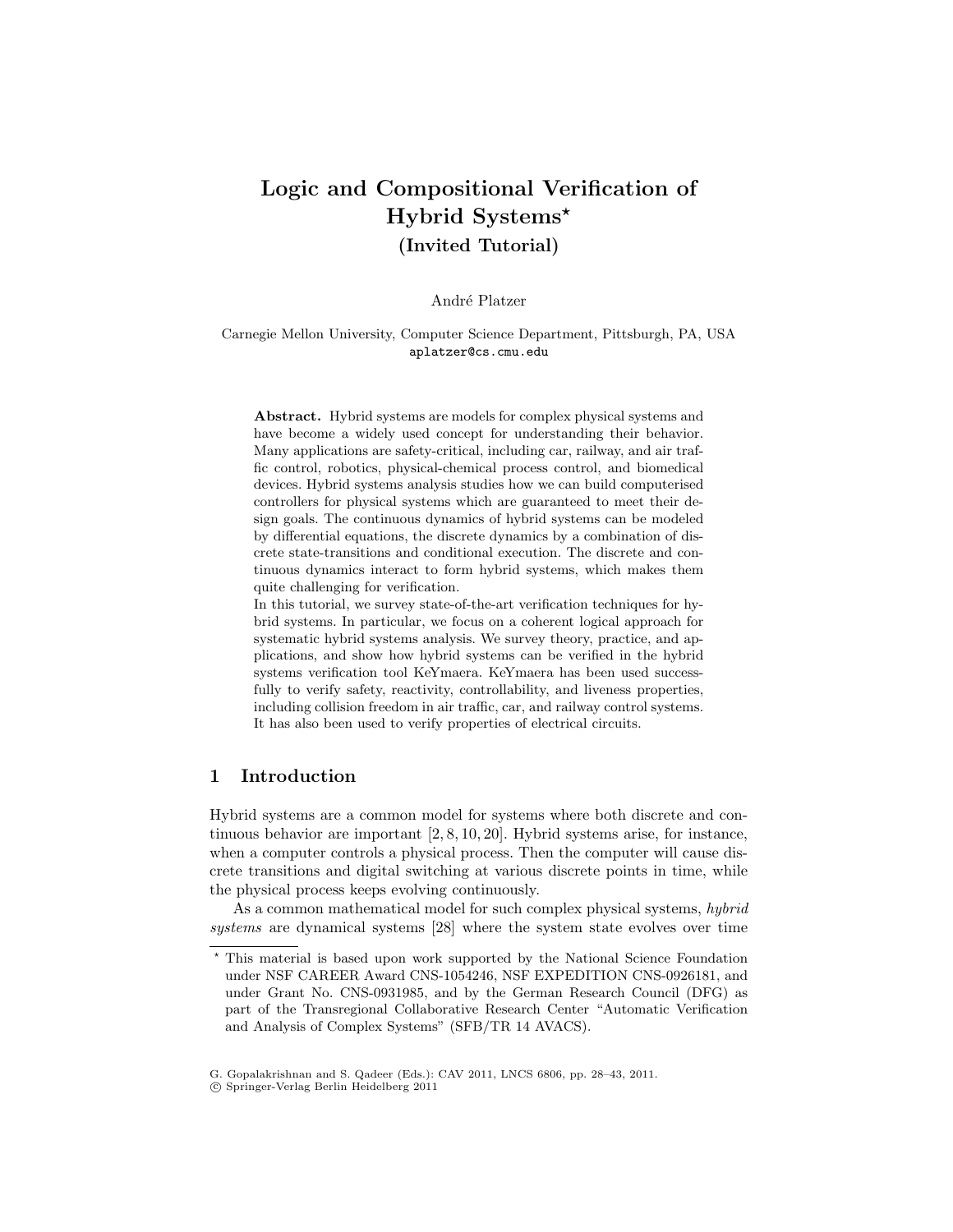according to interacting laws of discrete and continuous dynamics [1, 9, 10, 16, 20, 43].

One canonical example is a train driving on a railway track. The train moves continuously on the track while its behavior is controlled by several computer control systems supporting the train conductor even up to full automation. One of the most crucial safety-critical correctness properties of a train is that we want to ensure that the train controller prevents all train collisions. A study of the correctness of the train cannot be split into an isolated study of the software and an isolated study of the mechanical parts. They work together and need to be verified together. We cannot determine whether a software controller for a part of a train is correct unless we understand enough of the physics of the train that it controls. We cannot fully understand how a train moves physically without understanding how its digital controllers, control programs, sensors, and actuators affect its behavior. We need to look at both, i.e., the hybrid system dynamics, to find out.

Hybrid systems are equally important in the automotive, aviation, railway, and robotics industry for instance. They occur in factory automation problems and biological, chemical, and physical process control. Most of these applications are safety-critical, because badly controlled processes can have a huge impact on the system environment, especially when the processes operate close to humans. Hybrid systems verification is a very challenging but important problem for which a range of techniques have been developed [10, 12–14, 16, 17, 20–22, 24– 26, 41, 42].

In this tutorial, we survey a number of state-of-the-art verification techniques for hybrid systems, especially a logical approach for hybrid systems analysis [30– 32]. This approach forms the basis for the differential invariants as fixed points procedure [37] that computes the invariants and differential invariants required for verification in a fixed point loop. This logic-based verification approach has been implemented in the verification tool  $KeY$ maera<sup>1</sup> for hybrid systems [39]. KeYmaera has been used successfully to verify several safety-critical properties, including collision freedom, of the cooperation protocol of the European Train Control System [40] and of aircraft roundabout maneuvers [31] and the flyable aircraft roundabout maneuver [38]. More details about the hybrid systems verification techniques surveyed in this tutorial can be found in the book Logical Analysis of Hybrid Systems: Proving Theorems for Complex Dynamics<sup>2</sup> [32].

The approach presented in this tutorial and the verification tool KeYmaera is also very instructive for teaching hybrid systems verification and the use of logic and formal methods for complex physical systems. The sophisticated graphical user interface of KeYmaera makes it easier to work with the system and learn how hybrid systems verification works. It also makes it easier to understand proofs that KeYmaera found automatically. KeYmaera's interaction capabilities, which are based on those of KeY [4], also help solving very complex verification questions and system design questions interactively that are still beyond the ca-

<sup>1</sup> http://symbolaris.com/info/KeYmaera.html

<sup>2</sup> http://symbolaris.com/lahs/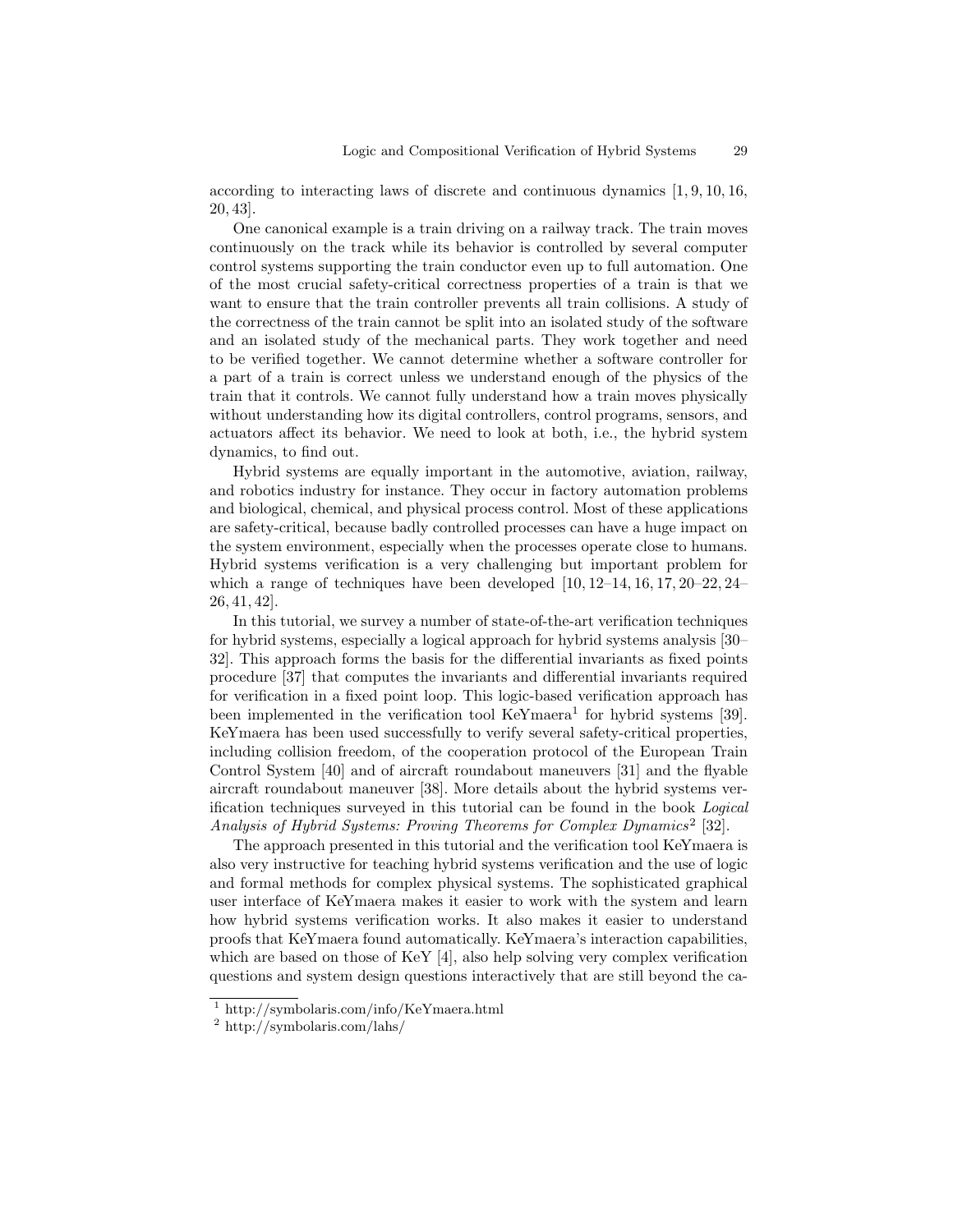pabilities of today's automation techniques. The author has taught two graduate courses on hybrid systems verification using the approach presented here. Course material is available at the web page<sup>2</sup> of the book  $[32]$ .

Even though we do not focus on these extensions in this tutorial, the approach taken in this tutorial can be extended to logic and verification techniques for distributed hybrid systems [33, 34], i.e., systems that are both distributed systems and hybrid systems. These distributed hybrid systems include multiagent hybrid systems, reconfigurable hybrid systems, and hybrid systems with an evolving and unbounded number of agents. The approach also extends to logic and verification techniques for stochastic hybrid systems [35].

# 2 Hybrid Systems

There is a range of models for hybrid systems [2, 5–7, 10, 15, 20, 27, 30, 31, 43]. We focus on hybrid programs [30, 32], and the related model of hybrid automata [2, 20].

Hybrid system models allow the user to specify the continuous dynamics by differential equations. Continuous dynamics results, e.g., from the continuous movement of a train along the track (train position  $z$  evolves with velocity  $v$  along the differential equation  $z' = v$  where  $z'$  is the time-derivative of z) or from the continuous variation of its velocity over time  $(v' = a$  with acceleration a). Other behavior can be modelled more naturally by discrete dynamics, for example, the instantaneous change of control variables like the acceleration (e.g., the changing of a by setting  $a := -b$  with braking force  $b > 0$  or change of status information in discrete controllers. Both kinds of dynamics interact, e.g., when measurements of the continuous state affect decisions of discrete controllers (the train switches to braking mode when velocity  $v$  is too high). Likewise, they interact when the resulting control choices take effect by changing the control variables of the continuous dynamics (e.g., changing the acceleration control variable a in  $z'' = a$ ). The combination of continuous dynamics with analog or discrete control causes complex system behavior, which can neither be verified by purely continuous reasoning (because of the discontinuities caused by discrete transitions) nor by considering discrete change in isolation (because safety depends on continuous states).

## 2.1 Undecidability of Numerical Image Computation

Verification of hybrid systems is a very challenging problem. The verification problem is the problem to decide whether a given hybrid system satisfies a given correctness property (e.g., safety, liveness, and so on). Unfortunately, this problem is undecidable even for very simple hybrid systems [11, 20].

Even for absurdly limited models of hybrid systems, the verification problem is neither semidecidable nor co-semidecidable numerically, even for a bounded number of transitions and when tolerating arbitrarily large error bounds in the decision [36]. The numerical image computation problem plays a role that is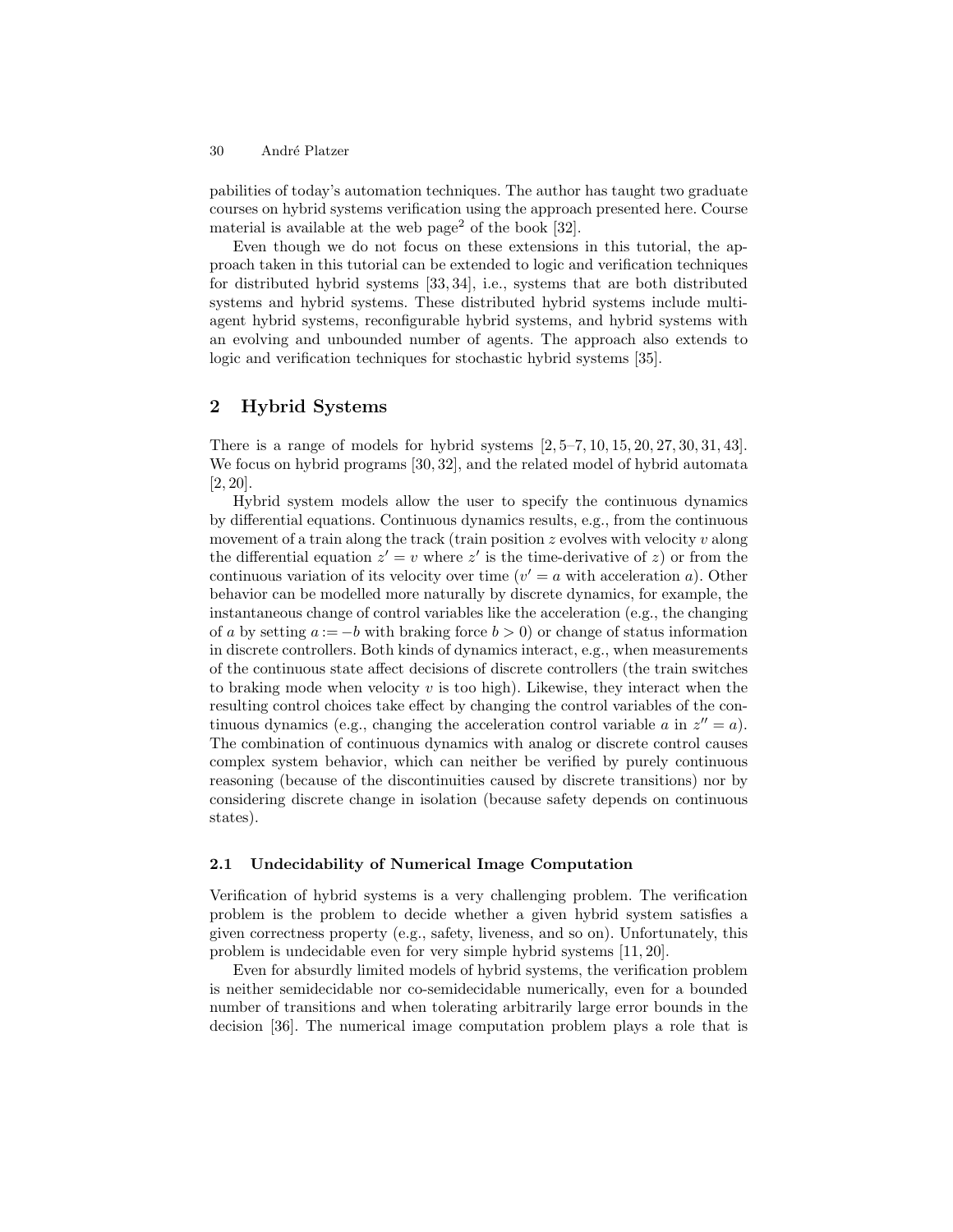almost as central as that of the halting problem for Turing machines. We refer to the literature [36] for a formal statement and proof. The basic intuition behind the undecidability result for the numerical image computation problem is shown in Fig. 1. Suppose an algorithm could decide safety of a system numerically by

evaluating the value of the system flow  $\varphi$  at points. If the algorithm is a decision algorithm, it would have to terminate in finite time, hence, after evaluating a finite number of points, say  $x_1, x_2, x_3$  in Fig. 1. But from the information that the algorithm has gathered at a finite number of points, it cannot distinguish the good behavior  $\varphi$  (solid flow safely outside  $B$ ) from the bad behavior q (dashed flow reaching bad region  $B$ ). The same undecidability result still holds even when restricting the flow  $\varphi$  to



Fig. 1. Indistinguishable

very special classes of functions and when assuming that its derivatives could be evaluated and even when tolerating arbitrarily large error bounds in the decision [36]. There is a series of extra assumptions and bounds that make the problem (approximately) decidable again by imposing extra constraints on the system; see [36]. Yet, by the general undecidability result, these extra bounds (and several other bounds that have been proposed in related work) cannot be computed numerically. Because of this strong numerical undecidability result, it is surprisingly difficult but not impossible to get hybrid systems verification techniques sound [17, 41].

Consequently, sound verification of hybrid systems needs some symbolic part. In the remainder of this tutorial, we focus on a purely symbolic and logical approach that is formally sound, i.e., the verification result is always correct.

## 2.2 Hybrid Programs

Hybrid programs are program models for hybrid systems and are formed using the statements and operations in Table 1.

Discrete jump sets. Discrete transitions are represented as instantaneous assignments of values to state variables. They can express resets like  $a := -b$  or adjustments of control variables like  $a := A$ . To handle simultaneous changes

| HP Notation                                | Operation          | $E$ ffect                                                      |
|--------------------------------------------|--------------------|----------------------------------------------------------------|
| $x_1 := \theta_1, \ldots, x_n := \theta_n$ | discrete jump      | simultaneously assign $\theta_i$ to variables $x_i$            |
| $x'_1 = \theta_1, x'_2 = \theta_2, \ldots$ | continuous evo.    | differential equations for $x_i$ within                        |
| $\ldots$ , $x'_n = \theta_n \& H$          |                    | evolution domain $H$ (first-order formula)                     |
| ?H                                         | state test         | test first-order formula $H$ at current state                  |
| $\alpha$ ; $\beta$                         | seq. composition   | HP $\beta$ starts after HP $\alpha$ finishes                   |
| $\alpha \cup \beta$                        | nondet. choice     | choice between alternatives HP $\alpha$ or HP $\beta$          |
| $\alpha^*$                                 | nondet. repetition | repeats HP $\alpha$ <i>n</i> -times for any $n \in \mathbb{N}$ |

Table 1. Statements and effects of hybrid programs (HPs)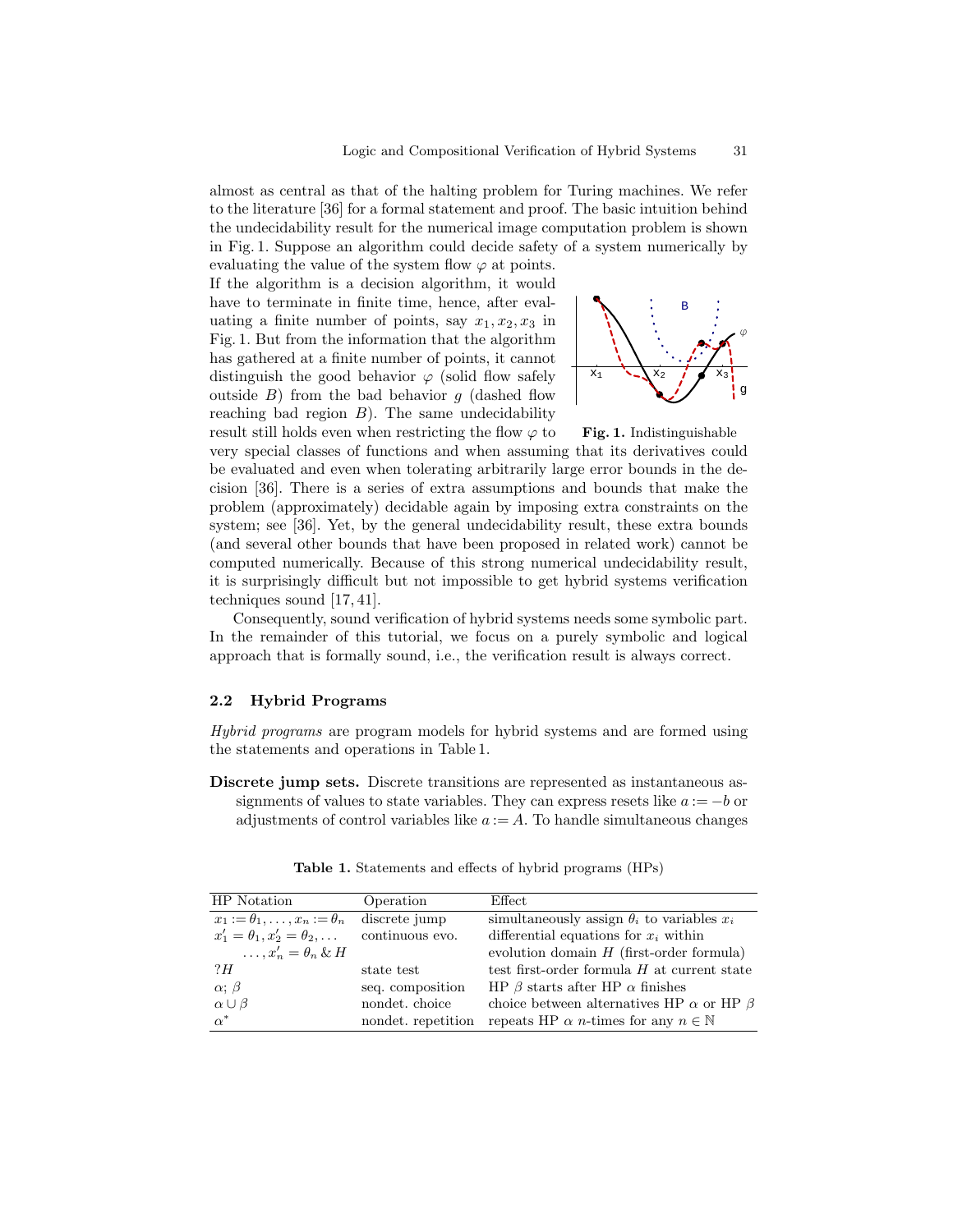of multiple variables, discrete jumps can be combined to sets of jumps with simultaneous effect. For instance, the discrete jump set  $a := a + 5$ ,  $A := 2a^2$ expresses that  $\alpha$  is increased by 5 and, simultaneously, variable  $\Lambda$  is set to  $2a^2$ , which is evaluated *before a* receives its new value  $a + 5$ .

- Differential equation systems. Continuous evolution in the system dynamics is represented using differential equation systems as evolution constraints. For example the (second-order) differential equation  $z'' = -b$  describes deceleration with braking force b and  $z' = v, v' = -b \& v \geq 0$  expresses that the evolution only applies as long as the speed is  $v \geq 0$ . This is an evolution along the differential equation system  $z' = v, v' = -b$  that is restricted (written  $\&$ ) to remain within the evolution domain region  $v \geq 0$ , i.e., to stop braking before  $v < 0$ . Such an evolution can stop at any time within  $v > 0$ , it could even continue with transient grazing along the border  $v = 0$ , but it is never allowed to enter  $v < 0$ . The second-order differential equation  $z'' = -b$  itself is equivalent to the first-order differential equation system  $z' = v, v' = -b$ , in which the velocity  $v$  is explicit.
- Control structure. Discrete and continuous transitions—represented as jump sets or differential equations, respectively—can be combined to form a hybrid program with interacting hybrid dynamics using regular expression operators (∪, ∗ , ;) of regular programs [19] as control structure. For example, the hybrid program  $q := accel \cup z'' = -b$  describes a train controller that can choose to either switch to acceleration mode  $(q := accel)$  or brake by the differential equation  $z'' = -b$ , by a nondeterministic choice (∪). The nondeterministic choice  $q := accel \cup z'' = -b$  expresses that either  $q := accel$  or  $z'' = -b$  happens, nondeterministically. The system can choose one of the two options. The sequential composition  $a := -b$ ;  $z'' = a$ , instead, expresses that first, the acceleration a is updated by  $a := -b$ , and then the system follows the differential equation  $z'' = a$  with the updated acceleration (hence brakes). In conjunction with other regular combinations, control constraints can be expressed using tests like  $?z \geq SB$  as guards for the system state. This test will succeed if, indeed, the current state of the system satisfies  $z \geq SB$ ; otherwise the test will fail and execution cannot proceed. In that respect, a test is like an assert statement in conventional programs and cuts the system run if the test is not successful.

Other control structures can easily be defined from the basic operations in Table 1. See Table 2 for a list of common additional statements that can be defined [32] from those in Table 1. For instance,

if H then 
$$
\alpha
$$
 else  $\beta \equiv (?H; \alpha) \cup (? \neg H; \beta)$ 

Example 1 (Natural hybrid program for simple train). As a much simplified example of a train controller, consider the following hybrid program:

$$
(((?z < SB; a := A) \cup (a := -b)); z' = v, v' = a \& v \ge 0)^*
$$
 (1)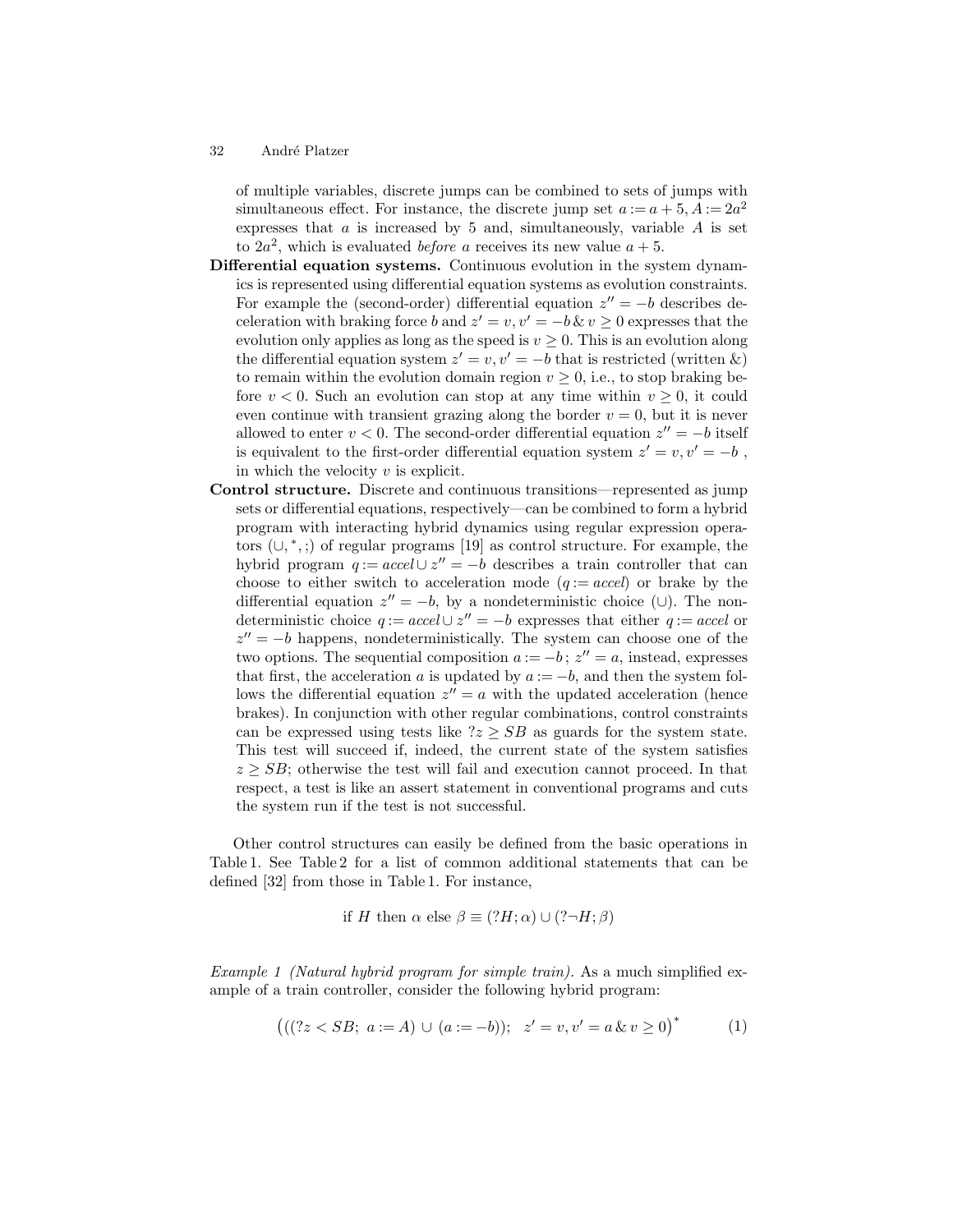| HP Notation                     | Operation       | Effect                                                      |
|---------------------------------|-----------------|-------------------------------------------------------------|
| $x := *$                        | nondet. assign. | assigns any real value to $x$                               |
| if H then $\alpha$ else $\beta$ | if-then-else    | executes HP $\alpha$ if H holds, otherwise HP $\beta$       |
| if H then $\alpha$              | if-then         | executes HP $\alpha$ if H holds, otherwise no effect        |
| while H do $\alpha$             | while loop      | repeats $\alpha$ if H holds, stops if $\neg H$ holds at end |
| repeat $\alpha$ until H         | repeat until    | repeats $\alpha$ (at least once) until H holds at end       |
| skip                            | do nothing      | no effect and does not change the state space               |
| abort                           | aborts run      | blocks current run and allows no transition                 |

Table 2. Additional statements and control structures definable as abbreviations

First, the discrete controller executes and then, after the sequential composition (;), the train follows the differential equation system  $z' = v, v' = a$  that is restricted to (written &) the evolution domain  $v > 0$ . The discrete controller consists of a nondeterministic choice (∪) between two options. The left option performs a test  $(2z < SB)$  to check whether the current position is left of the start braking point  $SB$  and then, after the left-most sequential composition  $($ ;), assigns the positive acceleration A to a by  $a := A$ . The right option does not perform a test, but just assigns the braking force  $-b$  to the acceleration a by  $a := -b$ . In particular, the first control option (acceleration) is only available when the train has not yet passed the start braking point  $SB$ , while the second control option (braking) is always available. The train would choose between both options nondeterministically when both are possible. Otherwise, it can only choose the options that successfully pass their respective tests (the right option in (1) is always available because it has not tests). Finally, the repetition operator (<sup>∗</sup> ) at the end of hybrid program (1) expresses that the controller-plant-loop can repeat indefinitely. This pattern  $(ctrl; plant)^*$  is a very common use case for hybrid programs, but by far not the only useful form of a system model.

The effect of the discrete jump set  $x_1 := \theta_1, \ldots, x_n := \theta_n$  is to simultaneously change the interpretations of the  $x_i$  to the respective  $\theta_i$  by a discrete jump in the state space. The new values  $\theta_i$  are evaluated before changing the value of any variable  $x_j$ . The effect of  $x'_1 = \theta_1, \ldots, x'_n = \theta_n \& H$  is an ongoing continuous evolution respecting the differential equation system  $x'_1 = \theta_1, \ldots, x'_n = \theta_n$  that is restricted to remain within the evolution domain region  $H$ . The evolution is allowed to stop at any point in  $H$ . It is, however, required to stop before it leaves H. For unconstrained evolutions, we write  $x' = \theta$  in place of  $x' = \theta$  & true.

The test action or state check  $H$  is used to define conditions. Its semantics is that of a no-op if the formula  $H$  is true in the current state; otherwise, like abort, it allows no transitions. That is, if the test succeeds because formula  $H$  holds in the current state, then the state does not change, and the system execution continues normally. If the test fails because formula H does not hold in the current state, then the system execution cannot even continue. Thus, the effect of a test action is similar to an assert statement in Java.

The nondeterministic choice  $\alpha \cup \beta$ , sequential composition  $\alpha$ ;  $\beta$ , and nondeterministic repetition  $\alpha^*$  of programs are as in regular expressions but gen-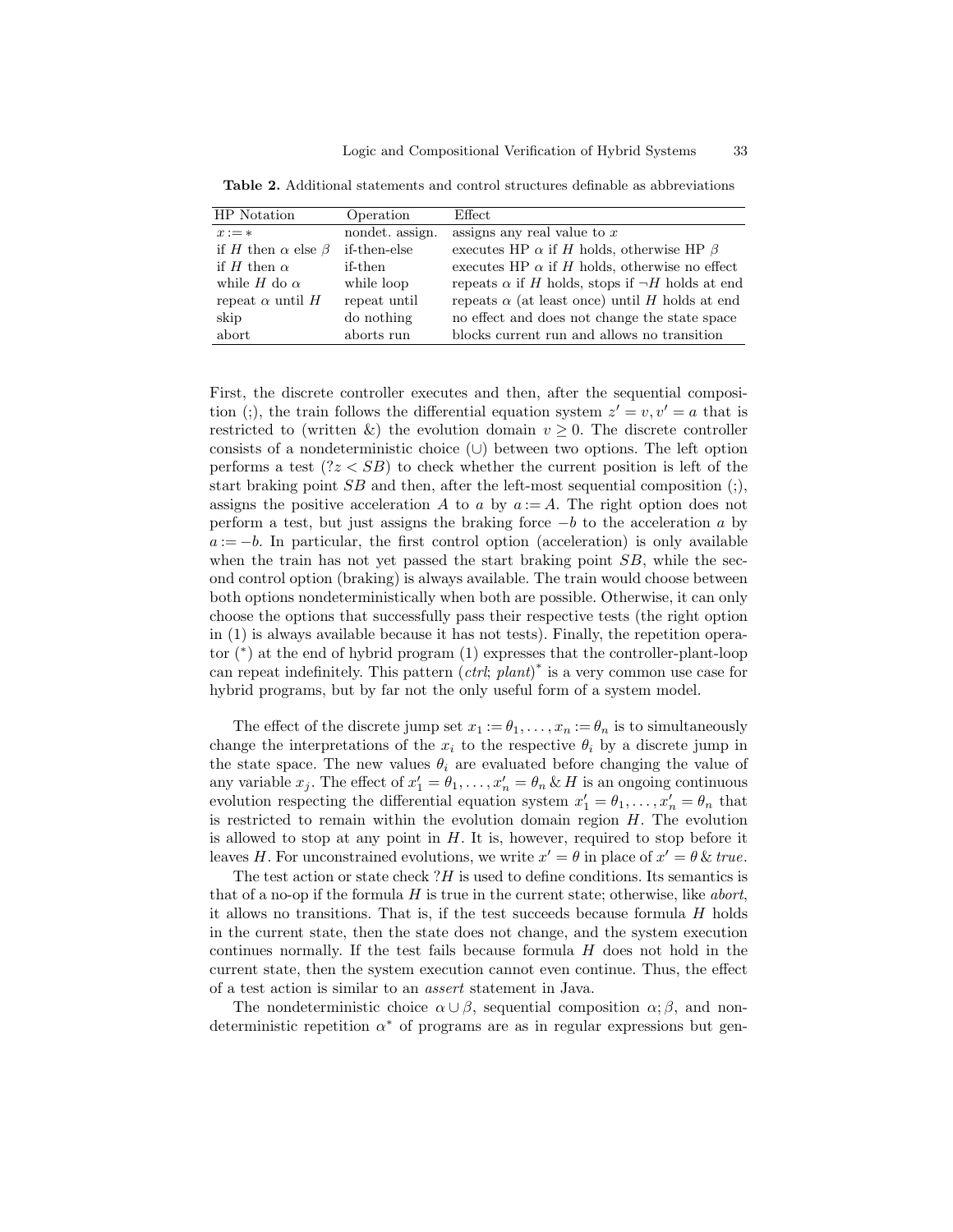eralised to a semantics in hybrid systems. Choices  $\alpha \cup \beta$  are used to express behavioral alternatives between the transitions of  $\alpha$  and  $\beta$ . That is, the hybrid program  $\alpha \cup \beta$  can choose nondeterministically to follow the transitions of the hybrid program  $\alpha$ , or, instead, to follow the transitions of the hybrid program  $\beta$ . The sequential composition  $\alpha$ ;  $\beta$  says that the hybrid program  $\beta$  starts executing after  $\alpha$  has finished ( $\beta$  never starts if  $\alpha$  does not terminate). In  $\alpha$ ;  $\beta$ , the transitions of  $\alpha$  take effect first, until  $\alpha$  terminates (if it does), and then  $\beta$  continues. Repetition  $\alpha^*$  is used to express that the hybrid process  $\alpha$  repeats any number of times, including zero times. When following  $\alpha^*$ , the transitions of hybrid program  $\alpha$  can be repeated over and over again, any nondeterministic number of times  $(\geq 0)$ . Hybrid programs form a regular-expression-style Kleene algebra with tests [23].

The formal transition semantics of hybrid programs is defined in [30, 32].

## 2.3 Hybrid Automata

Hybrid automata are an automaton representation of hybrid systems [2, 20]. The basic idea is to have one differential equation per mode of continuous evolution of the system with an automaton structure on top that defines how and under which condition the system switches between the various modes.

A hybrid automaton is a finite directed graph with a set of nodes V and a set of edges  $E$ , where

- $-x_1, \ldots, x_n$  are the continuous state variables and n is the (fixed) dimension of the continuous state space.
- Each node  $v \in V$  is labeled with a differential equation  $x'_1 = \theta_1, \dots, x'_n = \theta_n$ and an evolution domain constraint  $H$ , which is a quantifier-free formula of real arithmetic. The differential equation specifies how the variables  $x_1, \ldots, x_n$ evolve while the system is in node  $v$  and the evolution domain constraint  $H$ has to be true all the time while in mode  $v$ .
- Each edge  $e \in E$  is labeled with a guard H, which is a quantifier-free formula of real arithmetic, and a discrete jump set  $x_1 := \theta_1, \ldots, x_n := \theta_n$ . The guard H determines when edge  $e$  can be taken. The discrete jump set (called reset)  $x_1 := \theta_1, \ldots, x_n := \theta_n$  determines how the variables are reassigned when the system follows edge e.

Each of the transitions of a hybrid automaton is either a discrete or a continuous transition. A continuous transition within one node is a continuous evolution along the differential equation of that node without leaving the evolution domain constraint. A discrete transition along an edge is possible if the guard  $H$  is satisfied in the current state and then the state will be reset according to the discrete jump set  $x_1 := \theta_1, \ldots, x_n := \theta_n$  when following the edge. The hybrid automaton itself repeats discrete and continuous transitions indefinitely. See, e.g., [20, 32], for a formal definition of the transitions of a hybrid automaton.

We examine the relationship between hybrid programs and hybrid automata in the following example where we consider hybrid automaton and hybrid program side by side.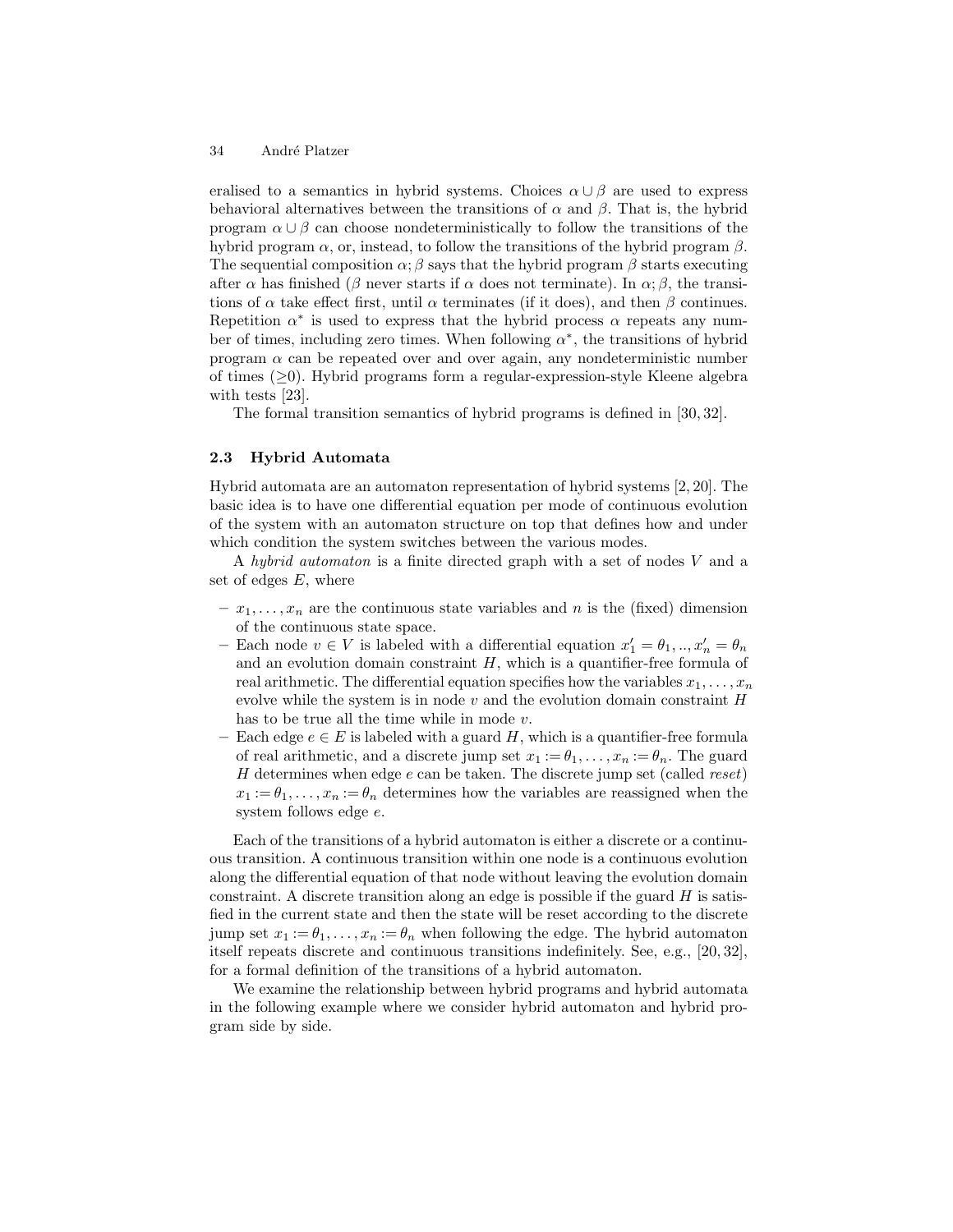Example 2 (Hybrid automata versus hybrid programs). With the operations in Table 1, hybrid systems can be represented naturally as hybrid programs. For example, the right of Fig. 2 depicts a hybrid program of an (overly) simplified train control. The hybrid automaton on the left of Fig. 2 shows a corresponding hybrid automaton. Line 1 represents that, in the beginning, the current node  $q$ 



Fig. 2. Hybrid automaton and hybrid program for a much simplified train control

of the system is the initial node accel. We represent each discrete and continuous transition of the automaton as a sequence of statements with a nondeterministic choice (∪) between these transitions. Line 4 represents a continuous transition of the automaton. It tests if the current node  $q$  is *brake*, and then (i.e., if the test was successful) follows the differential equation system  $z' = v, v' = a$  restricted to the evolution domain  $v \geq 0$ . Line 3 characterises a discrete transition of the automaton. It tests the guard  $z \geq SB$  when in node *accel*, and, if successful, resets  $a := -b$  and then switches q to node brake. By the semantics of hybrid automata [1, 20], an automaton in node accel is only allowed to make a transition to node brake if the evolution domain restriction of brake is true when entering the node, which is expressed by the additional test  $?v \geq 0$  at the end of line 3. Observe that this test of the evolution domain region generally needs to be checked as the last operation after the guard and reset, because a reset like  $v := v - 1$  could affect the outcome of the evolution domain region test. In order to obtain a fully compositional model, hybrid programs make all these implicit side conditions explicit. Line 2 represents the continuous transition when staying in node accel and following the differential equation system  $z' = v, v' = a$ . Line 5 represents the discrete transition from node brake of the automaton to node accel.

Lines 2–5 cannot be executed unless their tests succeed. In particular, at any state, the nondeterministic choice  $(\cup)$  among lines 2–5 reduces de facto to a nondeterministic choice between either lines 2–3 or between lines 4–5. At any state, q can have value either accel or brake (assuming these are different constants), not both. Consequently, when  $q =$  brake, a nondeterministic choice of lines 2–3 would immediately fail the tests in the beginning and not execute any further. The only remaining choices that have a chance to succeed are lines 4–5 then. In fact, only the single successful choice of line 4 would remain if the second conjunct  $z < SB$  of the test in line 5 does not hold for the current state. Note that, still, all four choices in lines 2–5 are available, but at least two of these nondeterministic choices will always be unsuccessful. Finally, the repeti-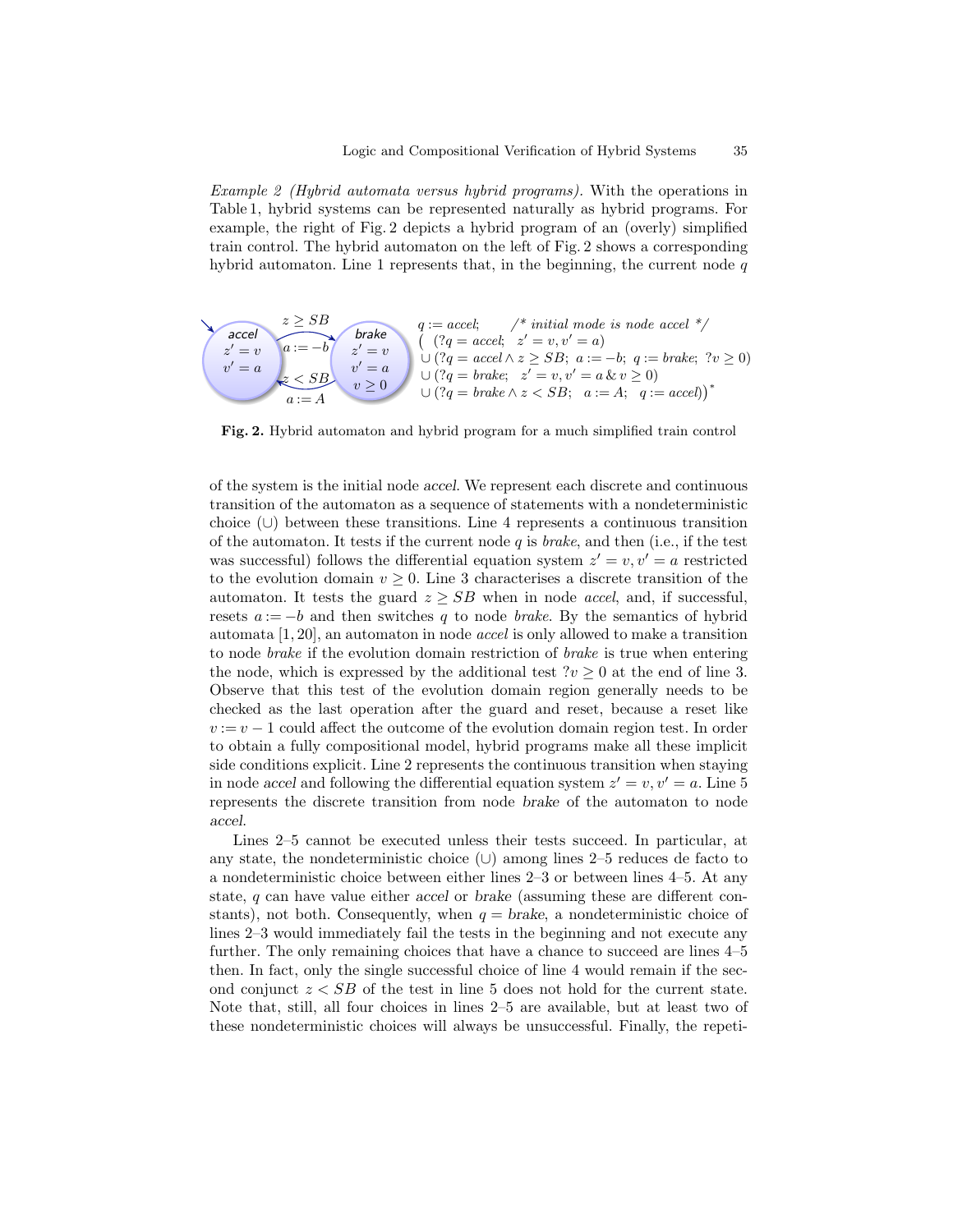tion operator (<sup>∗</sup> ) at the end of Fig. 2 expresses that the transitions of a hybrid automaton, as represented by lines 2–5, can repeat indefinitely, possibly taking different nondeterministic choices between lines 2–5 at every repetition.

The hybrid program on the right of Fig. 2 directly corresponds to the hybrid automaton on the left of Fig. 2. This translation is simple and systematic. The same translation principle works for all hybrid automata and can represent them faithfully as hybrid programs [32], just like finite automata can be implemented in a conventional while-programming language. This direct translation, however, blows up the representation. A much more natural hybrid program can usually be found when directly representing the hybrid system as a hybrid program right away. More natural representations also have computational advantages for verification. This is the preferred way for designing systems.

Example 3 (Natural hybrid program corresponding to Fig. 2). The natural hybrid program corresponding to the system in Fig. 2 is the following hybrid program:

$$
((\text{if}(z \ge SB) a := -b \text{ else } a := A); \ \ z' = v, v' = a \& v \ge 0)^{*} \tag{2}
$$

This hybrid program is almost identical to that in (1), except that it has an extra test specifying that the braking option can only be chosen if the position z is after the start braking point  $SB$ . Contrast the natural hybrid program in (2) with the hybrid program on the right of Fig. 2 that has been constructed from a hybrid automaton. The natural hybrid program has the same behavior as the hybrid automaton and its corresponding hybrid program, but the natural hybrid program in (2) is significantly easier to understand and also simplifies verification. Finally, the natural hybrid program in (2) is the same as the following hybrid program when resolving abbreviations according to Table 2.

$$
(((?z \ge SB; a := -b) \cup (?z < SB; a := A)); z' = v, v' = a \& v \ge 0)^*
$$

This representational flexibility gives hybrid programs an edge over hybrid automata. The same system can be represented in many ways and a representation that is most natural to a problem often makes the verification easier. It should be noted that there is more than one hybrid automaton describing the same hybrid system, too. Nevertheless, the representation of hybrid systems as hybrid programs is more flexible, because discrete, continuous, and switching dynamics are not restricted to a specific pattern, but can be combined freely using regular expression style operators.

## 3 Logic for Hybrid Systems

Hybrid programs are a flexible behavioral model for hybrid systems. As a specification and verification language for hybrid systems, we have introduced the differential dynamic logic  $d\mathcal{L}$  [29, 30, 32]. In  $d\mathcal{L}$ , operational models of hybrid systems are internalized as first-class citizens, so that correctness statements about the transition behavior of hybrid systems can be expressed as formulas. That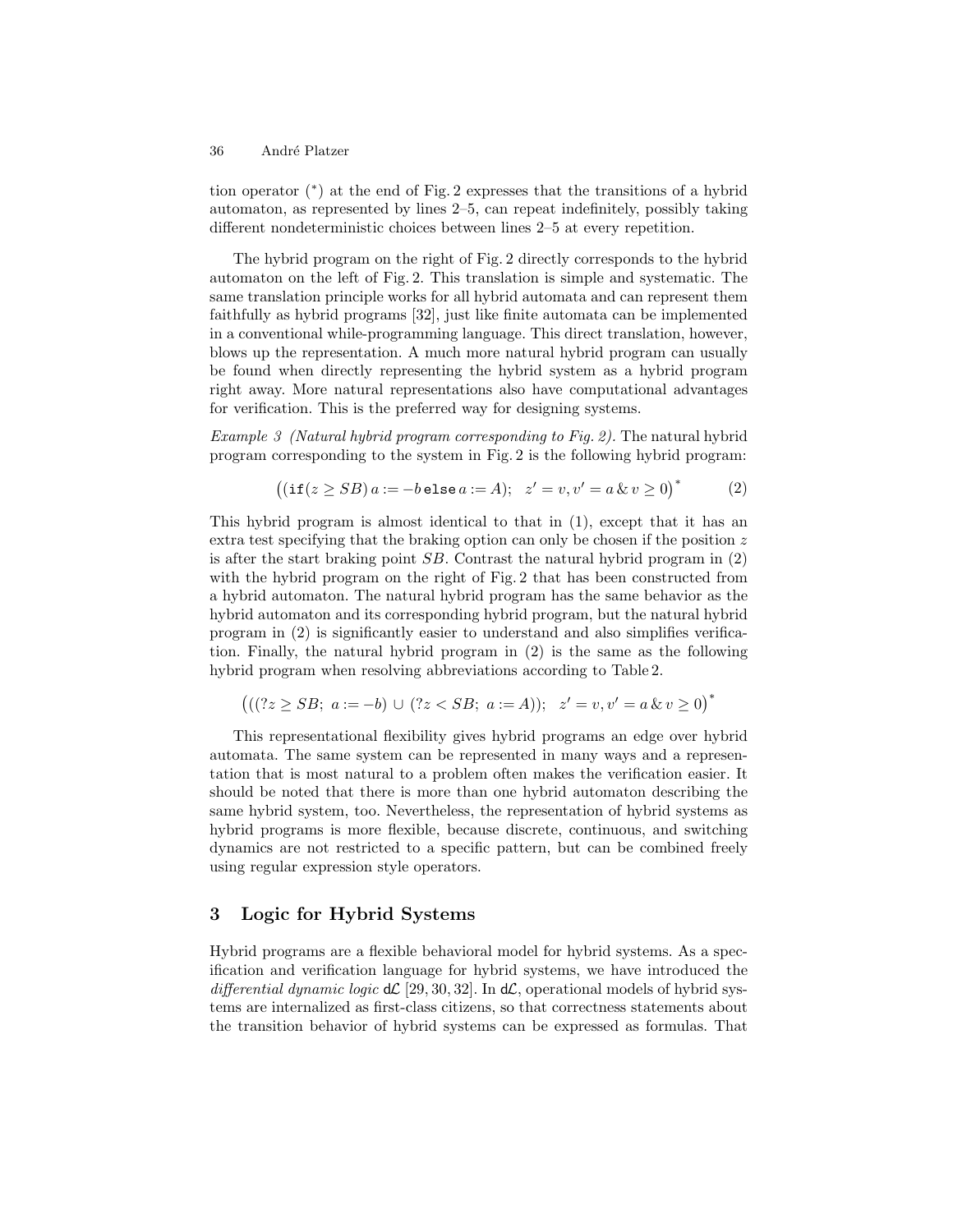is, correctness statements about systems can be combined into bigger formulas with arbitrary propositional operators or quantifiers, and even into nestings of formulas. As a basis,  $d\mathcal{L}$  includes (nonlinear) real arithmetic for describing concepts like safe regions of the state space. Further,  $d\mathcal{L}$  supports real-valued quantifiers for quantifying over the possible values of system parameters or durations of continuous evolutions. For talking about the transition behavior of hybrid systems,  $d\mathcal{L}$  provides modal operators such as  $[\alpha]$  or  $\langle \alpha \rangle$  that refer to the states reachable by following the transitions of hybrid program  $\alpha$ . The logical operators of  $d\mathcal{L}$  are summarized in Table 3.

Within a single specification and verification language,  $d\mathcal{L}$  combines operational system models with means to talk about the states that are reachable by system transitions. The logic  $d\mathcal{L}$  provides parametrized modal operators  $\alpha$ and  $\langle \alpha \rangle$  that refer to the states reachable by hybrid program  $\alpha$  and can be placed in front of any formula. The formula  $\alpha | \phi \rangle$  expresses that all states reachable by hybrid program  $\alpha$  satisfy formula  $\phi$ . Likewise,  $\langle \alpha \rangle \phi$  expresses that there is at least one state reachable by  $\alpha$  for which  $\phi$  holds. These modalities can be used to express necessary or possible properties of the transition behavior of  $\alpha$  in a natural way. They can be nested or combined propositionally. The  $d\mathcal{L}$  logic supports quantifiers like  $\exists p \,[\alpha]\langle\beta\rangle\phi$  which says that there is a choice of parameter p (expressed by  $\exists p$ ) such that for all possible behaviors of hybrid program  $\alpha$ (expressed by [α]) there is a reaction of hybrid program  $\beta$  (i.e.,  $\langle \beta \rangle$ ) that ensures  $\phi$ . Likewise,  $\exists p \left( [\alpha | \phi \wedge [\beta | \psi] \right)$  says that there is a choice of parameter p that makes both  $\alpha|\phi$  and  $\beta|\psi$  true, simultaneously, i.e., that makes the conjunction  $[\alpha]\phi \wedge [\beta]\psi$  true, saying that formula  $\phi$  holds for all states reachable by  $\alpha$  executions and, independently,  $\psi$  holds after all  $\beta$  executions. This gives a flexible logic for specifying and verifying even sophisticated properties of hybrid systems, including the ability to refer to multiple hybrid systems at once.

The semantics of differential dynamic logic and more details about it can be found in [30, 32].

Example 4 (Safety in train control). Let train denote the hybrid program for the simple train control dynamics in (2). Consider the following  $d\mathcal{L}$  formula

$$
v \ge 0 \land z < m \rightarrow [train]z < m \tag{3}
$$

It expresses that, when the system starts in an initial state where  $v \geq 0 \land z < m$ is true, i.e., with nonnegative velocity and with a train position  $z$  within the movement authority limits m, then, when following the dynamics of the hybrid program train, then the system will always be a in a state where  $z < m$  is true.

It turns out that formula (3) is a bit naive and needs additional assumptions on the parameters to be valid. For instance, the train will not remain safe, even if it starts safely within  $z < m$  if its initial velocity is so high that it cannot brake in time before leaving  $z < m$ . Similarly, the start braking point parameter SB in (2) needs to be chosen carefully to ensure that (3) is valid. But under corresponding additional constraints, the following  $d\mathcal{L}$  formula can be proven to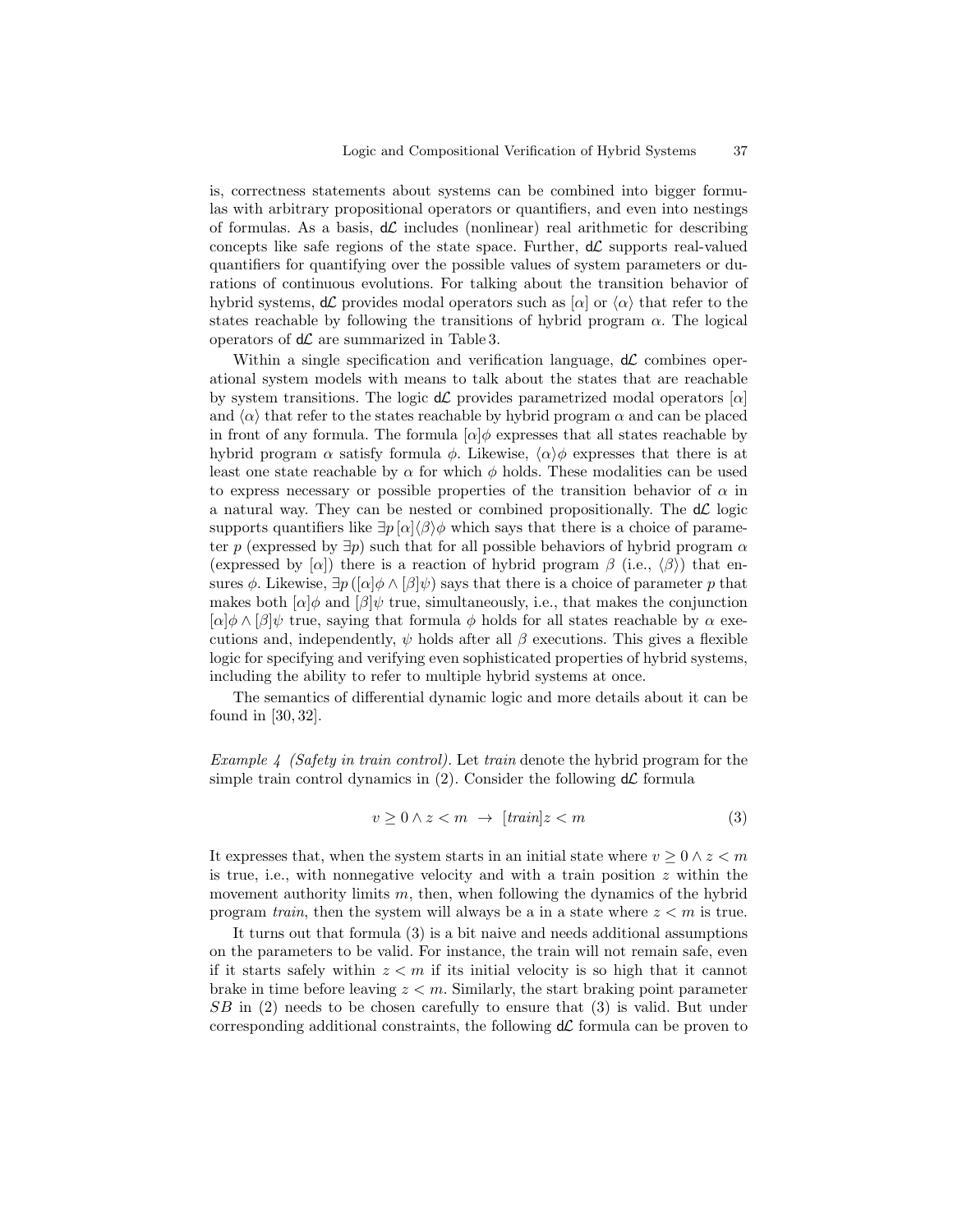Table 3. Operators of differential dynamic logic for hybrid systems  $(d\mathcal{L})$ 

|                               | Notation Operator              | Meaning                                                    |
|-------------------------------|--------------------------------|------------------------------------------------------------|
| $\theta_1=\theta_2$           | equality                       | value of $\theta_1$ is equal to that of $\theta_2$         |
| $\theta_1 > \theta_2$         | comparison                     | value of $\theta_1$ is greater or equal that of $\theta_2$ |
| $\theta_1 > \theta_2$         | comparison                     | value of $\theta_1$ is greater than that of $\theta_2$     |
| $\theta_1 < \theta_2$         | comparison                     | value of $\theta_1$ is less or equal that of $\theta_2$    |
| $\theta_1 < \theta_2$         | comparison                     | value of $\theta_1$ is less than that of $\theta_2$        |
| $\neg \phi$                   | negation/not                   | true if $\phi$ is false                                    |
| $\phi \wedge \psi$            | conjunction/and                | true if both $\phi$ and $\psi$ are true                    |
| $\phi \vee \psi$              | disjunction/or                 | true if $\phi$ is true or if $\psi$ is true                |
| $\phi \rightarrow \psi$       | implication                    | true if $\phi$ is false or $\psi$ is true                  |
| $\phi \leftrightarrow \psi$   | equivalence                    | true if $\phi$ and $\psi$ are both true or both false      |
| $\forall x \, \phi$           | for all quantifier             | true if $\phi$ is true for all values of variable x        |
| $\exists x \phi$              | exists quantifier              | true if $\phi$ is true for some values of variable x       |
| $[\alpha]\phi$                | $\lceil \cdot \rceil$ modality | true if $\phi$ true after all runs of HP $\alpha$          |
| $\langle \alpha \rangle \phi$ | modality                       | true if $\phi$ true after at least one run of HP $\alpha$  |

be valid, i.e., true under all interpretations for all the variables and parameters:

$$
v^2 < 2b(m-z) \land b > 0 \land A \ge 0 \rightarrow
$$
\n
$$
\left[ \left( SB := m - \frac{v^2}{2b} - \left( \frac{A}{b} + 1 \right) \left( \frac{A}{2} \varepsilon^2 + \varepsilon v \right); \text{ if } (z \ge SB) \ a := -b \text{ else } a := A; \right.
$$
\n
$$
t := 0; \ z' = v, v' = a, t' = 1 \ \& \ v \ge 0 \land t \le \varepsilon \right)^* \left[ \left( z < m \right) \quad (4) \right]
$$

Variable t is a clock that evolves by  $t' = 1$ . The bound  $t \leq \varepsilon$  gives an upper bound on the time of the continuous evolution until the discrete controllers have a chance to react to situation changes again. See [32, 40] for details.

## 4 Compositional Deductive Verification

The verification problem for hybrid systems is a very challenging problem. It is not even semidecidable numerically [36]. In the fully symbolic domain of differential dynamic logic, however, we can do better. There is a sound compositional proof system that works fully symbolically [30, 32]. It can be used to prove interesting properties of hybrid programs including safety, reactivity, controllability, and liveness. The fact that this proof system is compositional is also important for scalability purposes. Because it proves properties of complex hybrid systems by reducing them to properties about simpler systems, this compositional verification approach can scale to complex systems.

Furthermore, the proof system is a complete axiomatization of hybrid systems relative to differential equations [30]. That is, every true statement about a hybrid system can be proven from elementary properties of differential equations.

Theorem 1 (Relative completeness [30]). Hybrid systems can be axiomatized completely relative to differential equations.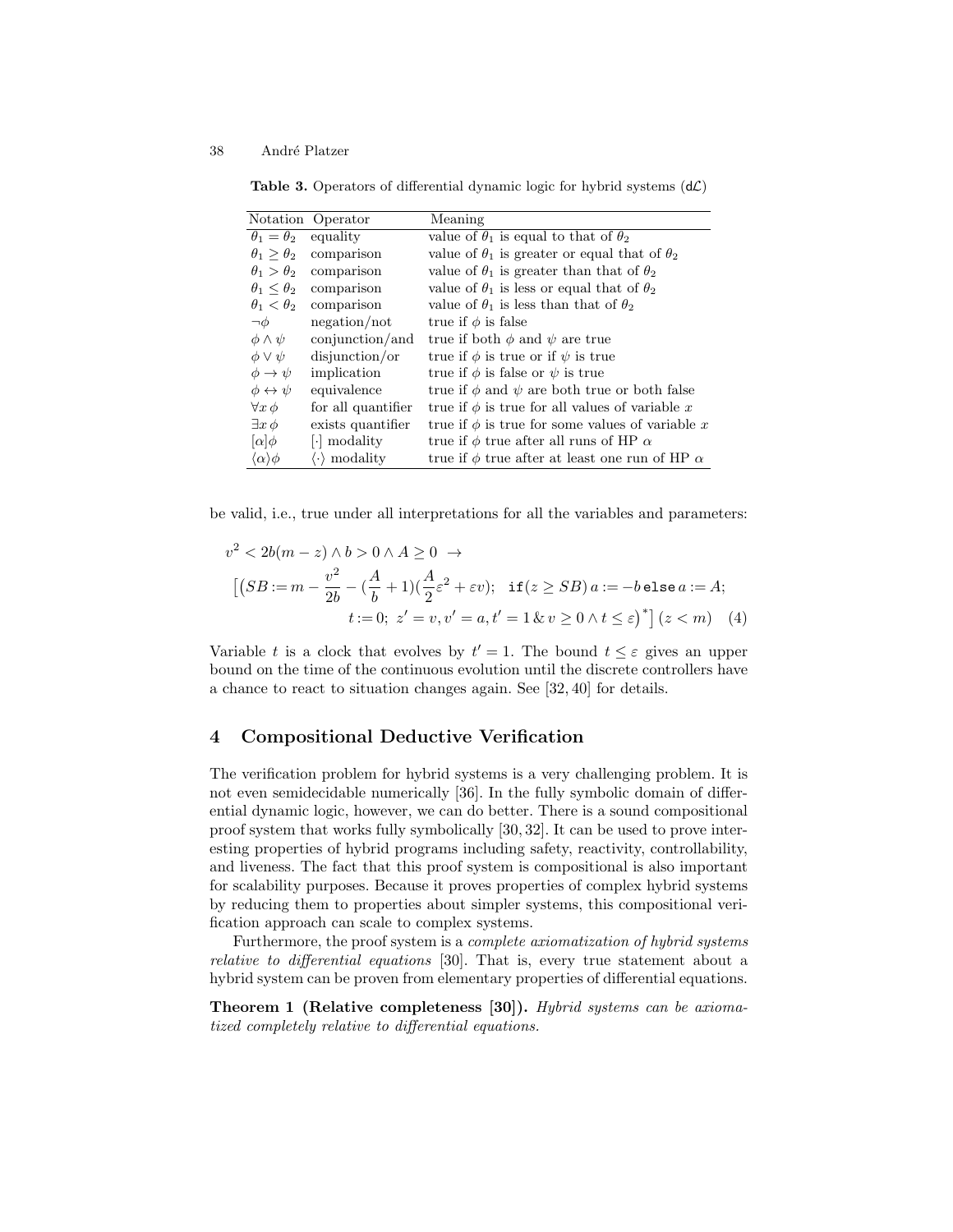The proof of this theorem is a tricky 15page proof, but the theorem has important consequences. It proves that all true properties of hybrid systems can be decomposed successfully into properties of their parts. This theorem also explains the practical verification successes with this approach in air traffic [38] and railway control [40] and shows that other systems can be verified with the approach. The reason is that the decomposition of the entire verification problem into elementary properties of the dynamical aspects makes the verification problem tractable.

Theorem 1 has another important consequence. It gives a formal reason why the handling of differential equations is at the heart of hybrid systems verification. Moreover, the proof calculus in [30, 32] completely lifts every verification technique for differential equations to a verification technique for hybrid systems. In general, it may not always be clear how verification techniques for continuous systems generalize to hybrid systems. But Theorem 1 gives a formal proof showing that and how to generalize any verification technique for differential equations to full hybrid systems completely.

A prime example of such advanced and powerful verification techniques are differential invariants for differential equations [31]. Differential invariants have been instrumental in enabling the verification of complex hybrid systems, including air traffic control [38], train control with disturbances in the dynamics [40],

and electrical circuits [32]. Differential invariants turn the following intuition into a formally sound proof procedure. If the vector field of the differential equation always points into a direction where the differential invariant  $F$ , which is a logical formula, is becoming "more true" (see Fig. 3), then the system will always stay save if it initially starts save. This principle can be understood in a simple but formally sound way using the logic  $d\mathcal{L}$  [31, 32]. Differential invariants have been introduced in [31] and later refined to a procedure that computes differential invariants in a fixed-point loop [37].



Fig. 3. Differential invariant F

## 5 Verification Tool KeYmaera

The approach surveyed in this tutorial is implemented in KeYmaera<sup>3</sup>, which is a hybrid verification tool for hybrid systems. KeYmaera has a very powerful graphical user interface for conducting proofs and for looking at the proofs that KeYmaera found automatically; see Fig. 4. This user interface is based on that of the prover KeY [4], from which KeYmaera also inherits its name<sup>4</sup>. KeYmaera has powerful automatic proof procedures that have been used to prove a number of interesting collision avoidance properties in systems including air traffic control and railway control fully automatically [37]. These automation procedures and fixedpoint loops for generating invariants and differential invariants are described in detail in [32, 37].

<sup>3</sup> http://symbolaris.com/info/KeYmaera.html

<sup>4</sup> KeYmaera is pronounced similar to the hybrid Chimaera from Greek mythology.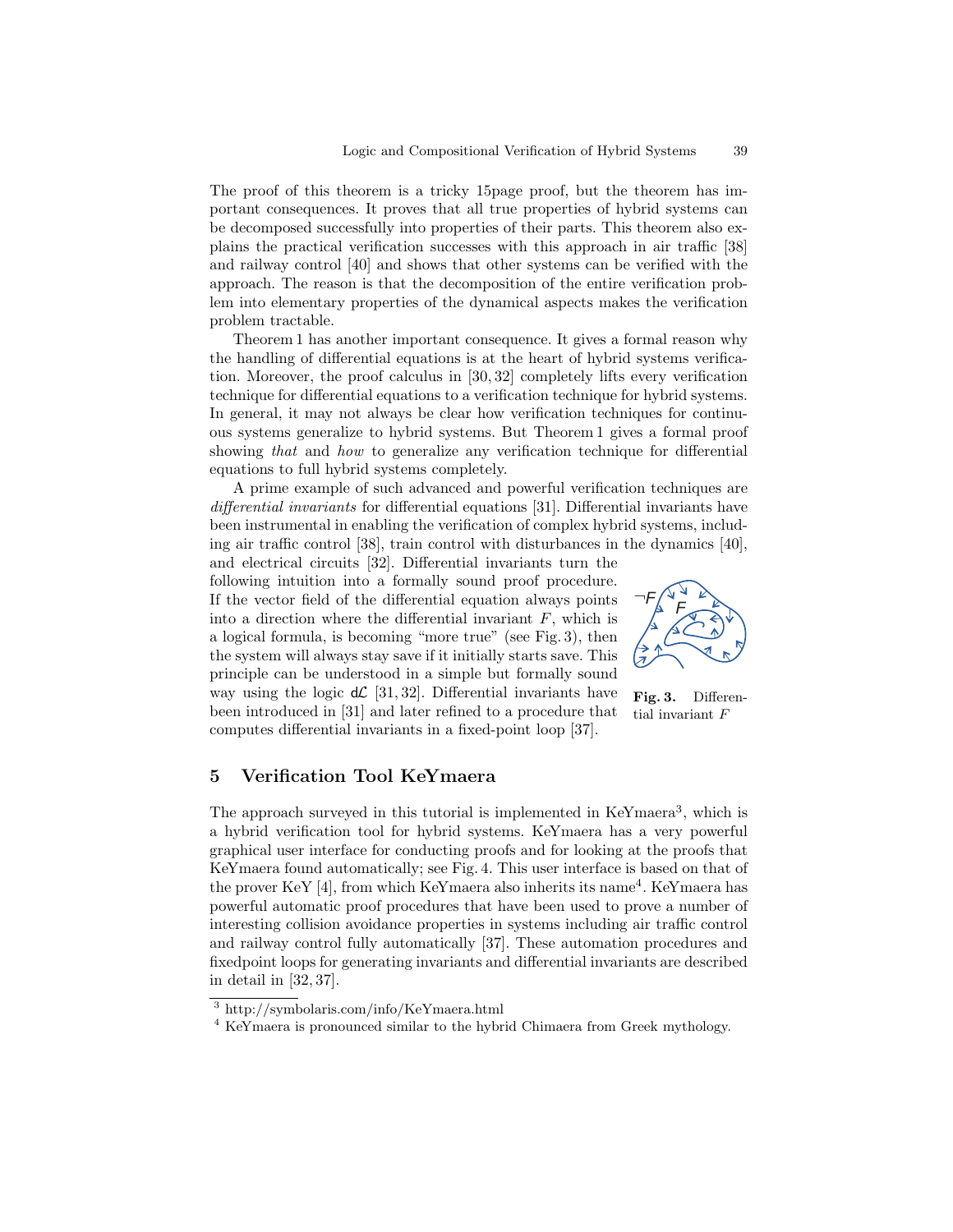

Fig. 4. KeYmaera verification tool for hybrid systems

Nevertheless, the possibility of interacting with KeYmaera can be extremely powerful for verifying complex systems that cannot be handled automatically by any verification tool yet. A good practice for complex physical systems is to combine automatic proof search in KeYmaera with selective user guidance after inspecting the intermediate stage of a partial proof that KeYmaera found in its graphical user interface. KeYmaera also supports annotations such as  $Qinvariant(F)$  and  $Qcandidate(F,G)$  to annotate problems with possible proof hints about invariant and/or differential invariant formulas **F**, G that could help KeYmaera in finding computationally difficult proofs.

The KeYmaera notation for the  $d\mathcal{L}$  formula (4) is shown in Fig. 5. The second line declares the variables ep,b,A, SB, a, v, z, t, m of type real. The annotation @invariant(2∗b∗(m−z)−vˆ2>0) gives a proof hint that KeYmaera should use  $2b(m-z) - v^2 > 0$  as a loop invariant. This proof hint is unnecessary, because KeYmaera will automatically discover an invariant that proves the formula in Fig. 5 anyhow.

## References

- 1. Alur, R., Courcoubetis, C., Halbwachs, N., Henzinger, T.A., Ho, P.H., Nicollin, X., Olivero, A., Sifakis, J., Yovine, S.: The algorithmic analysis of hybrid systems. Theor. Comput. Sci. 138(1), 3–34 (1995)
- 2. Alur, R., Courcoubetis, C., Henzinger, T.A., Ho, P.H.: Hybrid automata: An algorithmic approach to the specification and verification of hybrid systems. In: Grossman et al. [18], pp. 209–229
- 3. Alur, R., Henzinger, T.A., Sontag, E.D. (eds.): Hybrid Systems III: Verification and Control, Proceedings of the DIMACS/SYCON Workshop, October 22-25, 1995, Rutgers University, New Brunswick, NJ, USA, LNCS, vol. 1066. Springer (1996)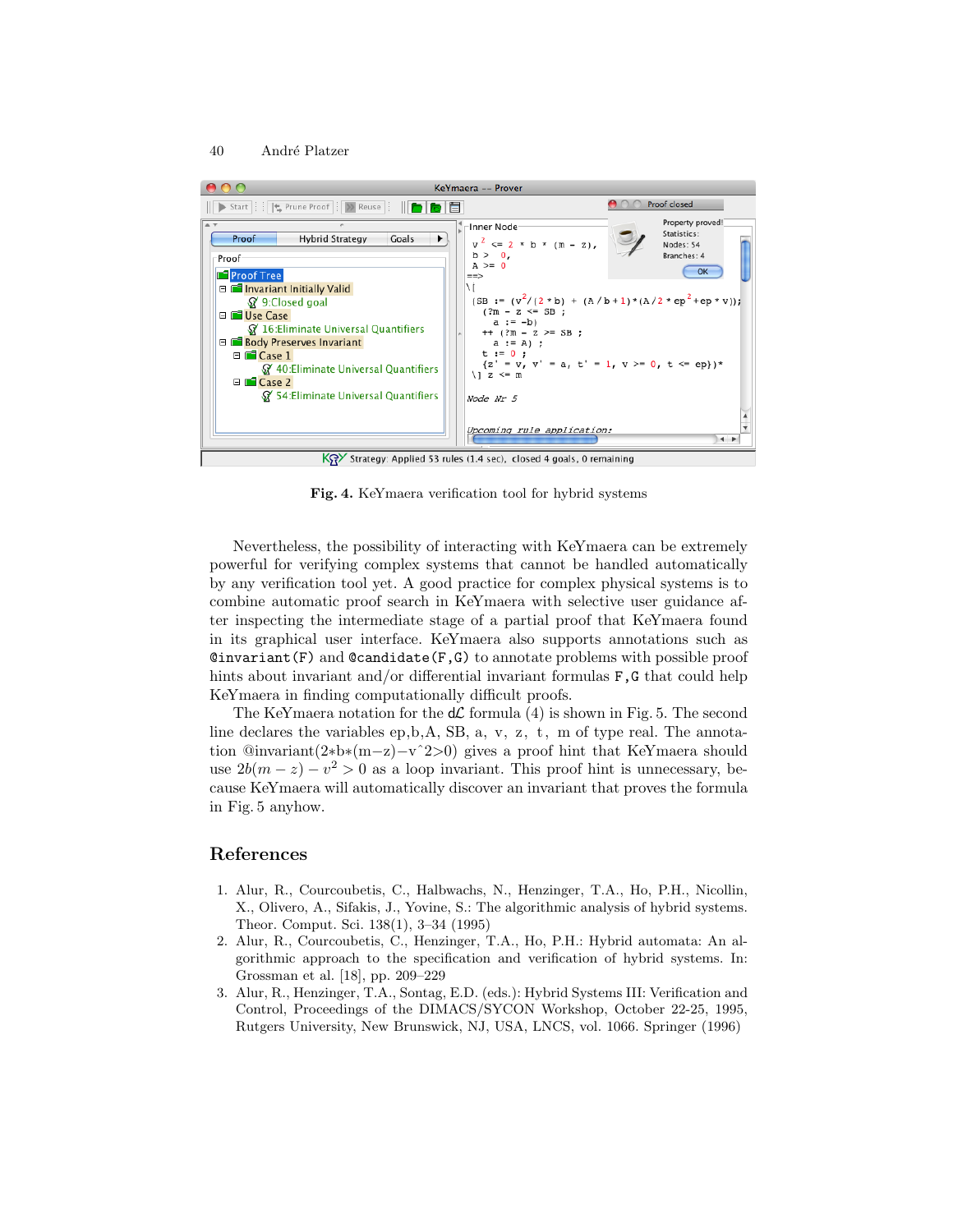```
\propto {
  \setminus [ R ep, b, A, SB, a, v, z, t, m; \setminus ] (
    v ˆ2 < 2∗b∗(m−z ) & b > 0 & A>=0
  −>
   \setminus [ (
    SB := m - (v^2)/(2*b) - ((A/b) + 1) * ((A/2)*ep^2 + ep*v);if (z \geq S) then
         a := -be l s e
          a := Afi;
     t := 0; \{z' = v, v' = a, t' = 1, (v > = 0 \& t \leq ep)\}\)* @invariant (2*b*(m-z)-v^2>0) // loop @annotation optional
    \setminus \big| (z < m))
}
```


- 4. Beckert, B., Hähnle, R., Schmitt, P.H. (eds.): Verification of Object-Oriented Software: The KeY Approach, LNCS, vol. 4334. Springer (2007)
- 5. van Beek, D.A., Man, K.L., Reniers, M.A., Rooda, J.E., Schiffelers, R.R.H.: Syntax and consistent equation semantics of hybrid Chi. J. Log. Algebr. Program. 68(1-2), 129–210 (2006)
- 6. van Beek, D.A., Reniers, M.A., Schiffelers, R.R.H., Rooda, J.E.: Concrete syntax and semantics of the compositional interchange format for hybrid systems. In: 17th IFAC World Congress (2008)
- 7. Bergstra, J.A., Middelburg, C.A.: Process algebra for hybrid systems. Theor. Comput. Sci. 335(2-3), 215–280 (2005)
- 8. Branicky, M.S.: General hybrid dynamical systems: Modeling, analysis, and control. In: Alur et al. [3], pp. 186–200
- 9. Branicky, M.S.: Studies in Hybrid Systems: Modeling, Analysis, and Control. Ph.D. thesis, Dept. Elec. Eng. and Computer Sci., Massachusetts Inst. Technol., Cambridge, MA (1995)
- 10. Branicky, M.S., Borkar, V.S., Mitter, S.K.: A unified framework for hybrid control: Model and optimal control theory. IEEE T. Automat. Contr. 43(1), 31–45 (1998)
- 11. Cassez, F., Larsen, K.G.: The impressive power of stopwatches. In: CONCUR. pp. 138–152 (2000)
- 12. Chaochen, Z., Ji, W., Ravn, A.P.: A formal description of hybrid systems. In: Alur et al. [3], pp. 511–530
- 13. Chutinan, A., Krogh, B.H.: Computational techniques for hybrid system verification. IEEE T. Automat. Contr. 48(1), 64–75 (2003)
- 14. Clarke, E.M., Fehnker, A., Han, Z., Krogh, B.H., Ouaknine, J., Stursberg, O., Theobald, M.: Abstraction and counterexample-guided refinement in model checking of hybrid systems. Int. J. Found. Comput. Sci. 14(4), 583–604 (2003)
- 15. Cuijpers, P.J.L., Reniers, M.A.: Hybrid process algebra. J. Log. Algebr. Program. 62(2), 191–245 (2005)
- 16. Davoren, J.M., Nerode, A.: Logics for hybrid systems. IEEE 88(7), 985–1010 (July 2000)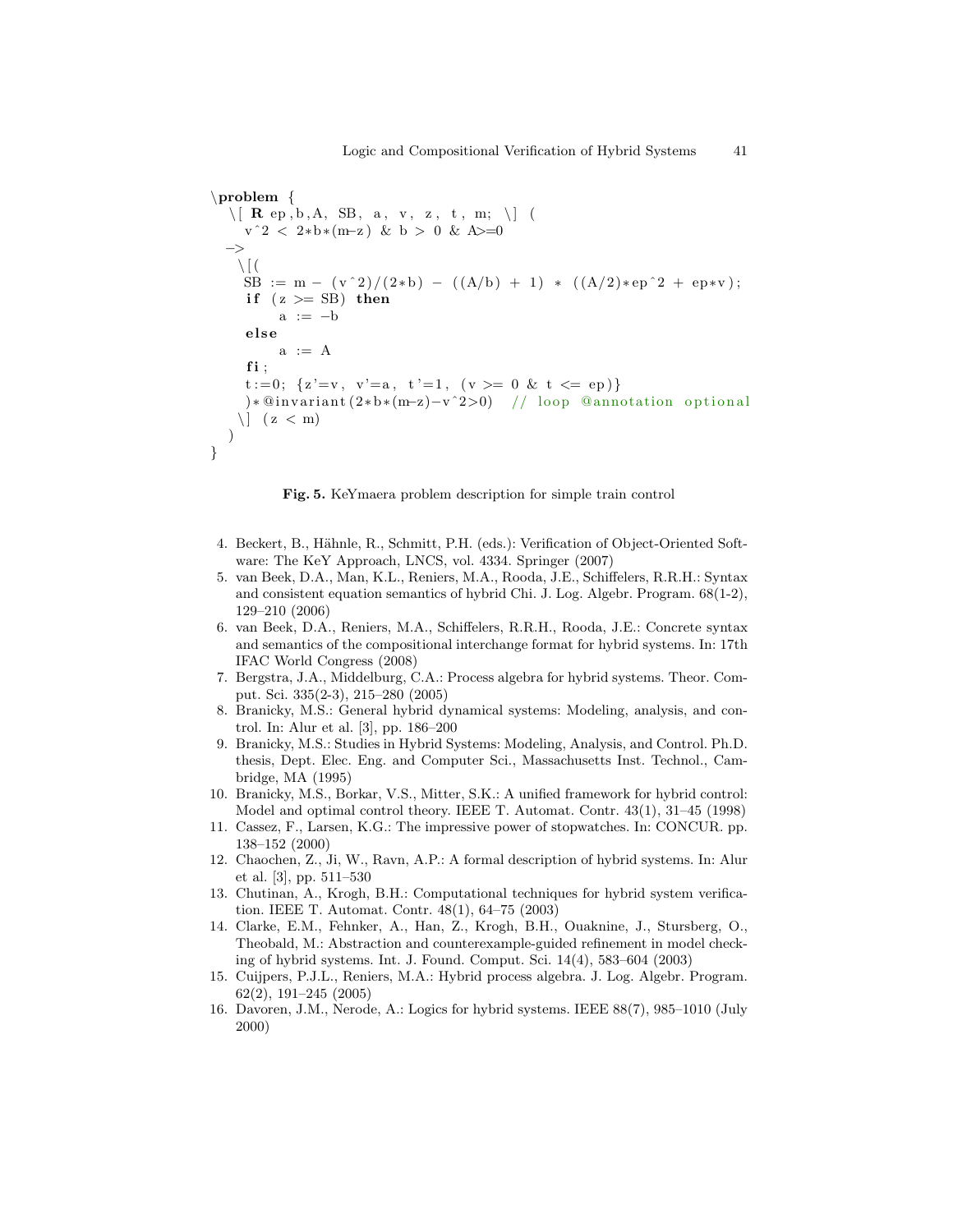- 42 André Platzer
- 17. Frehse, G.: PHAVer: algorithmic verification of hybrid systems past HyTech. STTT 10(3), 263–279 (2008)
- 18. Grossman, R.L., Nerode, A., Ravn, A.P., Rischel, H. (eds.): Hybrid Systems, LNCS, vol. 736. Springer (1993)
- 19. Harel, D., Kozen, D., Tiuryn, J.: Dynamic logic. MIT Press, Cambridge (2000)
- 20. Henzinger, T.A.: The theory of hybrid automata. In: LICS. pp. 278–292. IEEE Computer Society, Los Alamitos (1996)
- 21. Jifeng, H.: From CSP to hybrid systems. In: Roscoe, A.W. (ed.) A classical mind: essays in honour of C. A. R. Hoare. pp. 171–189. Prentice Hall, Hertfordshire, UK (1994)
- 22. Kesten, Y., Manna, Z., Pnueli, A.: Verification of clocked and hybrid systems. Acta Inf. 36(11), 837–912 (2000)
- 23. Kozen, D.: Kleene algebra with tests. ACM Trans. Program. Lang. Syst. 19(3), 427–443 (1997)
- 24. Manna, Z., Sipma, H.: Deductive verification of hybrid systems using STeP. In: Henzinger, T.A., Sastry, S. (eds.) HSCC. LNCS, vol. 1386, pp. 305–318. Springer (1998)
- 25. Mitchell, I., Bayen, A.M., Tomlin, C.: A time-dependent Hamilton-Jacobi formulation of reachable sets for continuous dynamic games. IEEE T. Automat. Contr. 50(7), 947–957 (2005)
- 26. Mysore, V., Piazza, C., Mishra, B.: Algorithmic algebraic model checking II: Decidability of semi-algebraic model checking and its applications to systems biology. In: Peled, D., Tsay, Y.K. (eds.) ATVA. LNCS, vol. 3707, pp. 217–233. Springer (2005)
- 27. Nicollin, X., Olivero, A., Sifakis, J., Yovine, S.: An approach to the description and analysis of hybrid systems. In: Grossman et al. [18], pp. 149–178
- 28. Perko, L.: Differential equations and dynamical systems. Springer, New York, NY, USA (1991)
- 29. Platzer, A.: Differential dynamic logic for verifying parametric hybrid systems. In: Olivetti, N. (ed.) TABLEAUX. LNCS, vol. 4548, pp. 216–232. Springer (2007)
- 30. Platzer, A.: Differential dynamic logic for hybrid systems. J. Autom. Reas. 41(2), 143–189 (2008)
- 31. Platzer, A.: Differential-algebraic dynamic logic for differential-algebraic programs. J. Log. Comput. 20(1), 309–352 (2010)
- 32. Platzer, A.: Logical Analysis of Hybrid Systems: Proving Theorems for Complex Dynamics. Springer, Heidelberg (2010)
- 33. Platzer, A.: Quantified differential dynamic logic for distributed hybrid systems. In: Dawar, A., Veith, H. (eds.) CSL. LNCS, vol. 6247, pp. 469–483. Springer (2010)
- 34. Platzer, A.: Quantified differential invariants. In: Frazzoli, E., Grosu, R. (eds.) HSCC. pp. 63–72. ACM (2011)
- 35. Platzer, A.: Stochastic differential dynamic logic for stochastic hybrid programs. In: Bjørner, N., Sofronie-Stokkermans, V. (eds.) CADE. LNCS, Springer (2011)
- 36. Platzer, A., Clarke, E.M.: The image computation problem in hybrid systems model checking. In: Bemporad, A., Bicchi, A., Buttazzo, G. (eds.) HSCC. LNCS, vol. 4416, pp. 473–486. Springer (2007)
- 37. Platzer, A., Clarke, E.M.: Computing differential invariants of hybrid systems as fixedpoints. In: Gupta, A., Malik, S. (eds.) CAV. LNCS, vol. 5123, pp. 176–189. Springer (2008)
- 38. Platzer, A., Clarke, E.M.: Formal verification of curved flight collision avoidance maneuvers: A case study. In: Cavalcanti, A., Dams, D. (eds.) FM. LNCS, vol. 5850, pp. 547–562. Springer (2009)